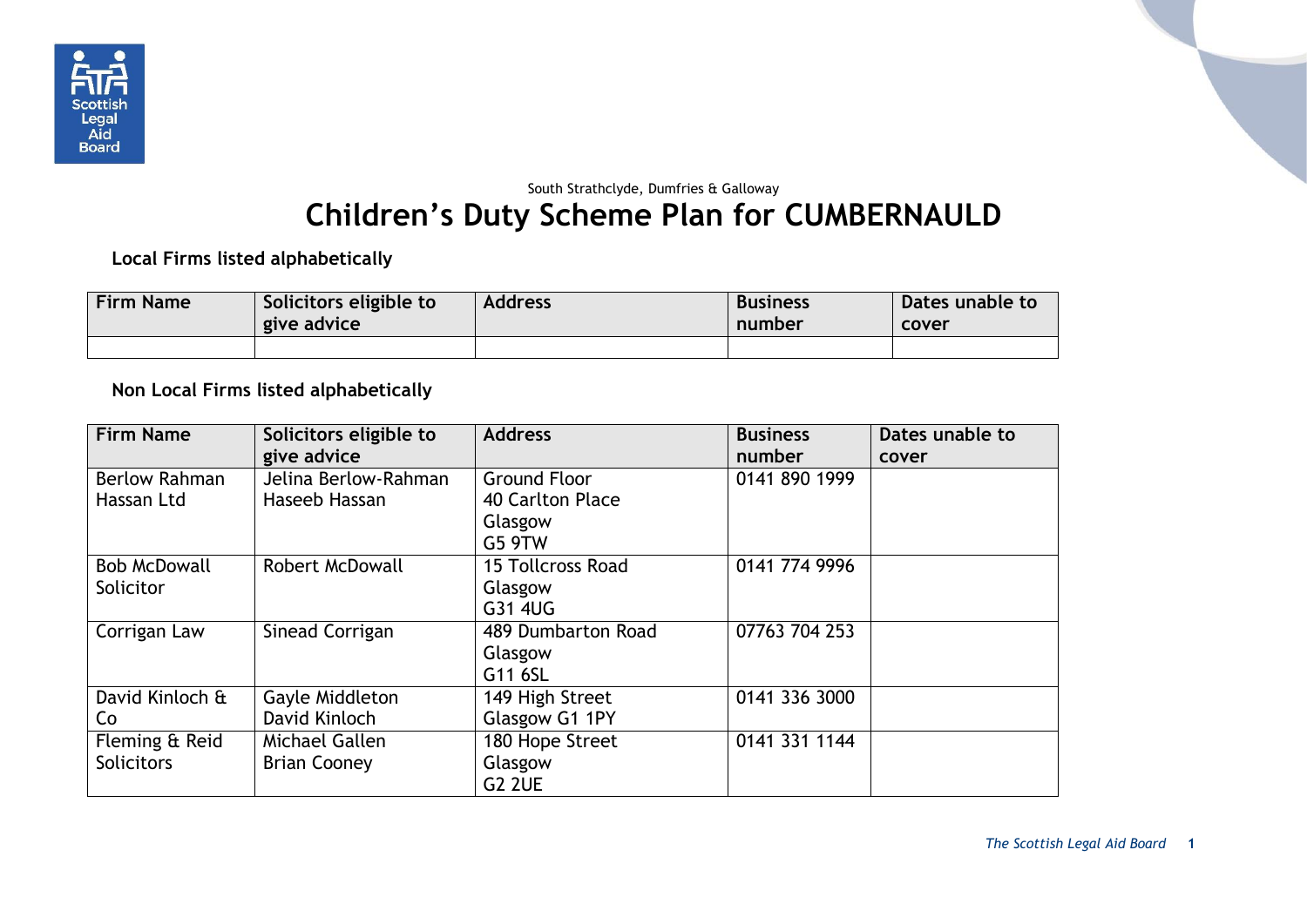| <b>Firm Name</b>      | Solicitors eligible to<br>give advice | <b>Address</b>         | <b>Business</b><br>number | Dates unable to<br>cover |
|-----------------------|---------------------------------------|------------------------|---------------------------|--------------------------|
| Harding & Co          | Craig Dewar                           | 79 Saltmarket          | 0141 552 8880             |                          |
|                       | Matthew Harding                       | Glasgow                |                           |                          |
| lan C McCarthy        | lan McCarthy                          | 905 Shettleston Road   | 0141 763 1366             |                          |
| <b>Solicitors</b>     | Jacqueline White                      | Glasgow                |                           |                          |
|                       |                                       | <b>G32 7NU</b>         |                           |                          |
| <b>Jonathon Paul</b>  | Jonathon Paul                         | 102 Main Street        | 01389 756785              |                          |
| <b>Solicitors</b>     |                                       | Alexandria             |                           |                          |
|                       |                                       | Dumbarton G83 0PB      |                           |                          |
| Joseph G Boyd &       | Joseph Boyd                           | 41-43 Bread Street     | 07746 767 776             |                          |
| Co Court Lawyers      |                                       | Edinburgh              |                           |                          |
|                       |                                       | EH3 9AH                |                           |                          |
| L Kerr Solicitors     | Lauren Kerr                           | 97-99 Glasgow Road     | 0739 374 6024             |                          |
|                       |                                       | Dumbarton              |                           |                          |
|                       |                                       |                        |                           |                          |
| Livingstone           | Paul Sturdy                           | 775 Shettleston Road   | 0141 778 9657             |                          |
| <b>Brown</b>          | Nicola Watson                         | Glasgow                |                           |                          |
|                       | <b>Gillian Russell</b>                |                        |                           |                          |
|                       | Amy Dobbin                            |                        |                           |                          |
| <b>LKW Solicitors</b> | Khalda Wali                           | 414 Cathcart Road      | 07944 562 909             |                          |
| Ltd                   | Zahra Bhatti                          | Glasgow                |                           |                          |
|                       | Sofia Liaquat                         | G42 7BZ                |                           |                          |
| McBride Kondol &      | Leon Kondol                           | 35 Glenmore Avenue     | 0141 647 6400             |                          |
| Co                    |                                       | Glasgow                |                           |                          |
|                       |                                       | <b>G42 OEH</b>         |                           |                          |
| <b>McCarthy Law</b>   | Kathleen McCarthy                     | 2/1, 111 Hyndland Road | 0141 337 6678             |                          |
|                       | Maria Murdoch                         | Glasgow                |                           |                          |
|                       |                                       | G12 9J                 |                           |                          |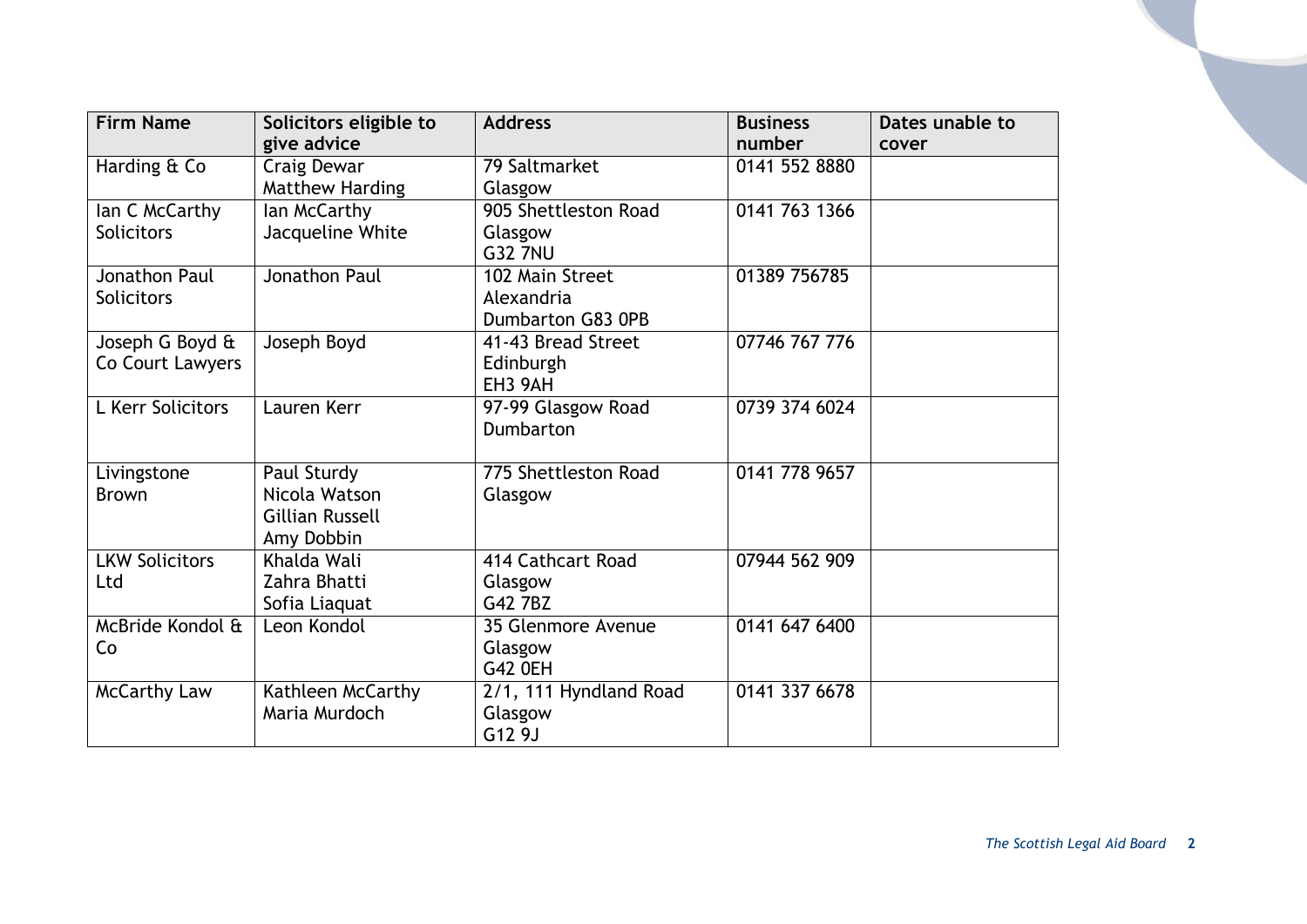| <b>Firm Name</b>       | Solicitors eligible to<br>give advice | <b>Address</b>           | <b>Business</b><br>number | Dates unable to<br>cover |
|------------------------|---------------------------------------|--------------------------|---------------------------|--------------------------|
| <b>McClure Collins</b> | <b>Gerald McClure</b>                 | 139 Allison Street       | 0141 423 7181             |                          |
|                        | Anne Bolger                           | Glasgow                  |                           |                          |
|                        | James Rhodes                          | G42 8RY                  |                           |                          |
| <b>McGovern Reid</b>   | <b>Robert Reid</b>                    | 17 Caledonian Road       | 01698 359 550             |                          |
| Court Lawyers          |                                       | Wishaw                   |                           |                          |
|                        |                                       | ML2 8AP                  |                           |                          |
| McIntosh McCann        | Lorna McCann                          | 486 Dumbarton Road       | 0141 212 2222             |                          |
|                        |                                       | Glasgow                  |                           |                          |
|                        |                                       | G11 6SL                  |                           |                          |
| Moir & Sweeney         | lan Moir                              | 46 Carlton Place         | 0141 429 2724             |                          |
|                        | Paul Sweeney                          | Glasgow                  |                           |                          |
|                        | Douglas McAllister                    | G5 9TW                   |                           |                          |
| Neil Kilcoyne &        | Neil Kilcoyne                         | 345 Victoria Road        | 0141 433 2700             |                          |
| Co                     | Jennifer Harkin                       | Glasgow                  |                           |                          |
|                        |                                       | G42 7SA                  |                           |                          |
| Newford Law            | John McBride                          | 101 Eaglesham Road       | 0141 644 1792             |                          |
| Solicitors             |                                       | Glasgow                  |                           |                          |
| O'Donnell & Co         | Gerald O'Donnell                      | <b>79 Kinfauns Drive</b> | 0141 944 1441             |                          |
|                        |                                       | Glasgow                  |                           |                          |
|                        |                                       | G15 7TG                  |                           |                          |
| <b>Ormistons Law</b>   | <b>Trevor Ormiston</b>                | Suite 5, Unit 3, Lomond  | 01592 774 441             |                          |
| <b>Practice Ltd</b>    | <b>Alison Laing</b>                   | <b>Business Park</b>     |                           |                          |
|                        | <b>Sherylanne McGuinness</b>          | Glenrothes               |                           |                          |
|                        |                                       | KY6 2PJ                  |                           |                          |
| <b>Renfrew Defence</b> | Tony Callahan                         | 54 Hairst Street         | 0141 885 1212             |                          |
| Lawyers                | Michael McKeown                       | Renfrew                  |                           |                          |
|                        | Kevin Brady                           | <b>PA4 8QY</b>           |                           |                          |
|                        | Lesley-Anne Mulholland                |                          |                           |                          |